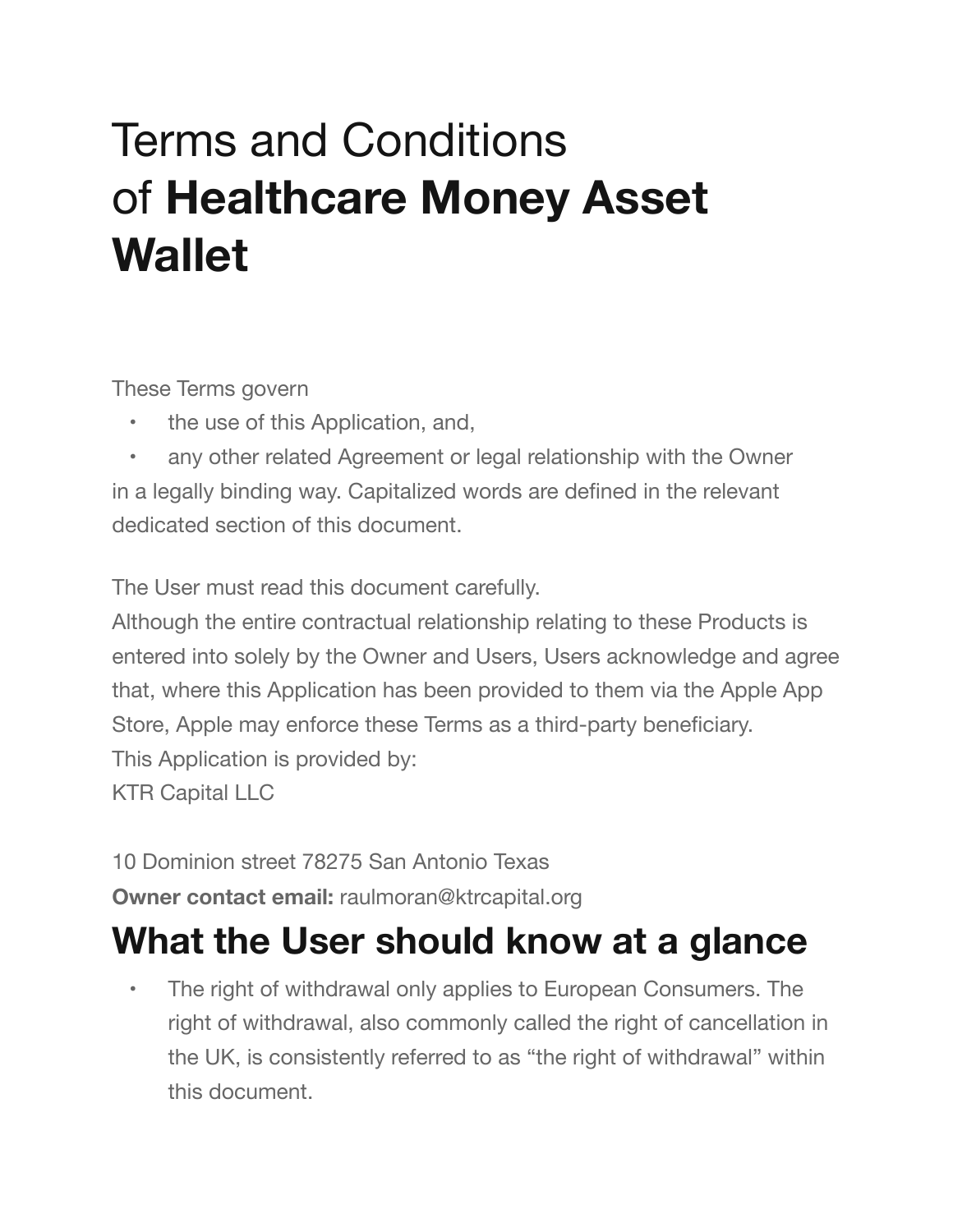• Please note that some provisions in these Terms may only apply to certain categories of Users. In particular, certain provisions may only apply to Consumers or to those Users that do not qualify as Consumers. Such limitations are always explicitly mentioned within each affected clause. In the absence of any such mention, clauses apply to all Users.

## **TERMS OF USE**

Unless otherwise specified, the terms of use detailed in this section apply generally when using this Application.

Single or additional conditions of use or access may apply in specific scenarios and in such cases are additionally indicated within this document.

By using this Application, Users confirm to meet the following requirements:

- There are no restrictions for Users in terms of being Consumers or Business Users;
- Users aren't located in a country that is subject to a U.S. Government embargo, or that has been designated by the U.S. Government as a "terrorist-supporting" country;
- Users aren't listed on any U.S. Government list of prohibited or restricted parties;

## **Account registration**

To use the Service Users may register or create a User account, providing all required data or information in a complete and truthful manner. Users may also use the Service without registering or creating a User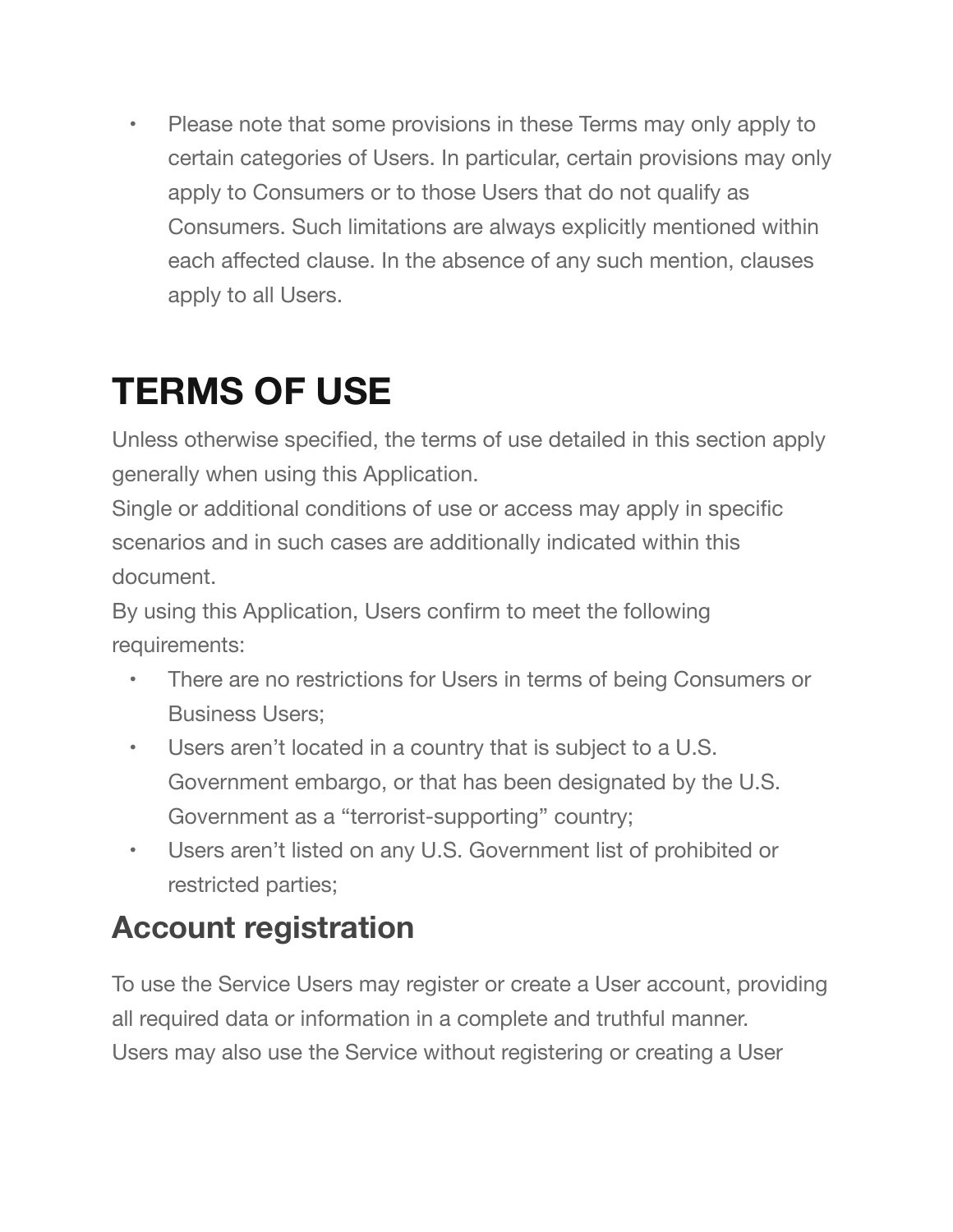account, however, this may cause limited availability of certain features or functions.

Users are responsible for keeping their login credentials confidential and safe. For this reason, Users are also required to choose passwords that meet the highest standards of strength permitted by this Application. By registering, Users agree to be fully responsible for all activities that occur under their username and password.

Users are required to immediately and unambiguously inform the Owner via the contact details indicated in this document, if they think their personal information, including but not limited to User accounts, access credentials or personal data, have been violated, unduly disclosed or stolen.

#### **Conditions for account registration**

Registration of User accounts on this Application is subject to the conditions outlined below. By registering, Users agree to meet such conditions.

- Accounts registered by bots or any other automated methods are not permitted.
- Unless otherwise specified, each User must register only one account.
- Unless explicitly permitted, a User account may not be shared with other persons.

#### **Account termination**

Users can terminate their account and stop using the Service at any time by doing the following:

• By directly contacting the Owner at the contact details provided in this document.

#### **Account suspension and deletion**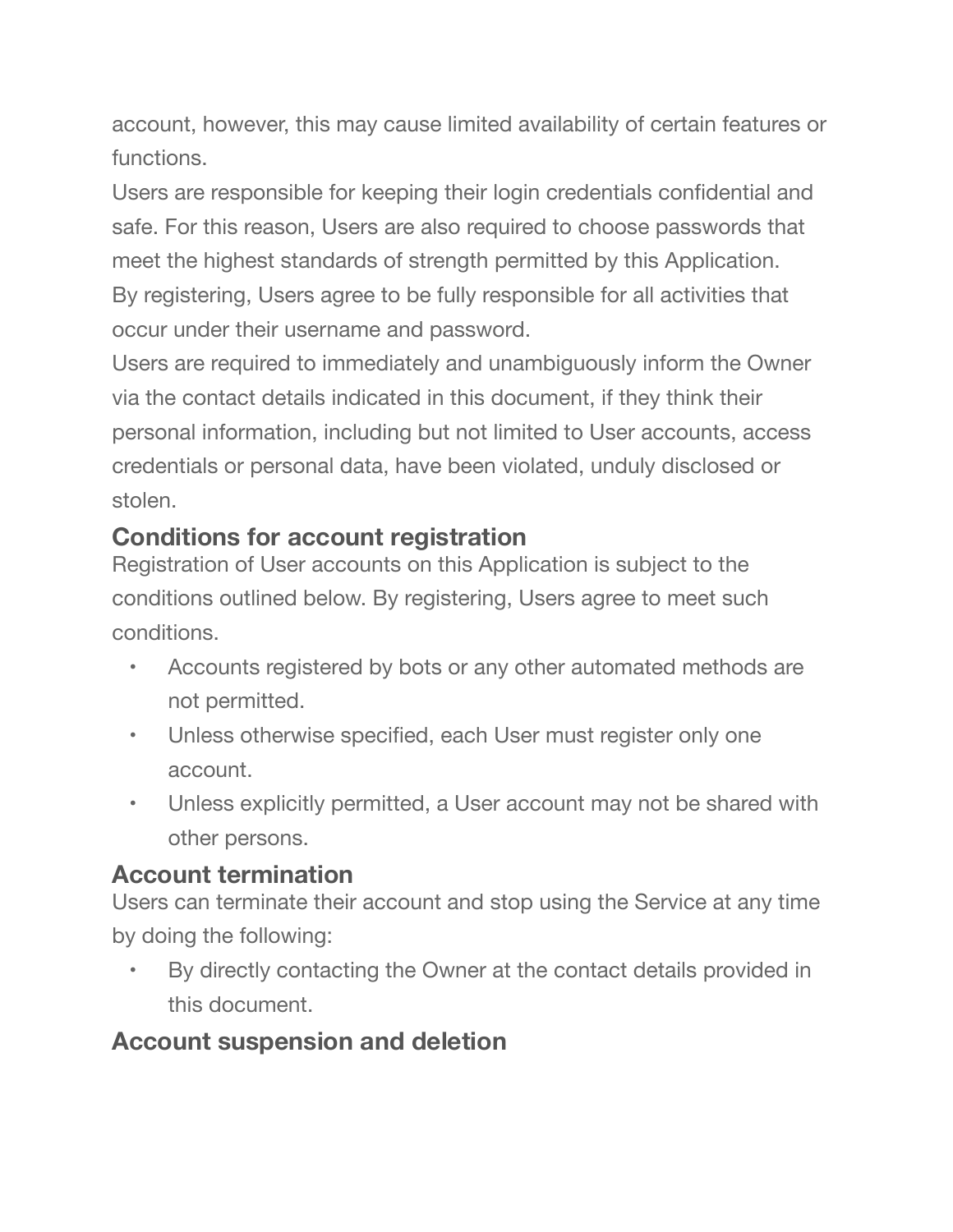The Owner reserves the right, at its sole discretion, to suspend or delete at any time and without notice, User accounts which it deems inappropriate, offensive or in violation of these Terms.

The suspension or deletion of User accounts shall not entitle Users to any claims for compensation, damages or reimbursement.

The suspension or deletion of accounts due to causes attributable to the User does not exempt the User from paying any applicable fees or prices.

## **Content on this Application**

Unless where otherwise specified or clearly recognizable, all content available on this Application is owned or provided by the Owner or its licensors.

The Owner undertakes its utmost effort to ensure that the content provided on this Application infringes no applicable legal provisions or third-party rights. However, it may not always be possible to achieve such a result.

In such cases, without prejudice to any legal prerogatives of Users to enforce their rights, Users are kindly asked to preferably report related complaints using the contact details provided in this document.

#### **Rights regarding content on this Application - All rights reserved**

The Owner holds and reserves all intellectual property rights for any such content.

Users may not therefore use such content in any way that is not necessary or implicit in the proper use of the Service.

In particular, but without limitation, Users may not copy, download, share (beyond the limits set forth below), modify, translate, transform, publish, transmit, sell, sublicense, edit, transfer/assign to third parties or create derivative works from the content available on this Application, nor allow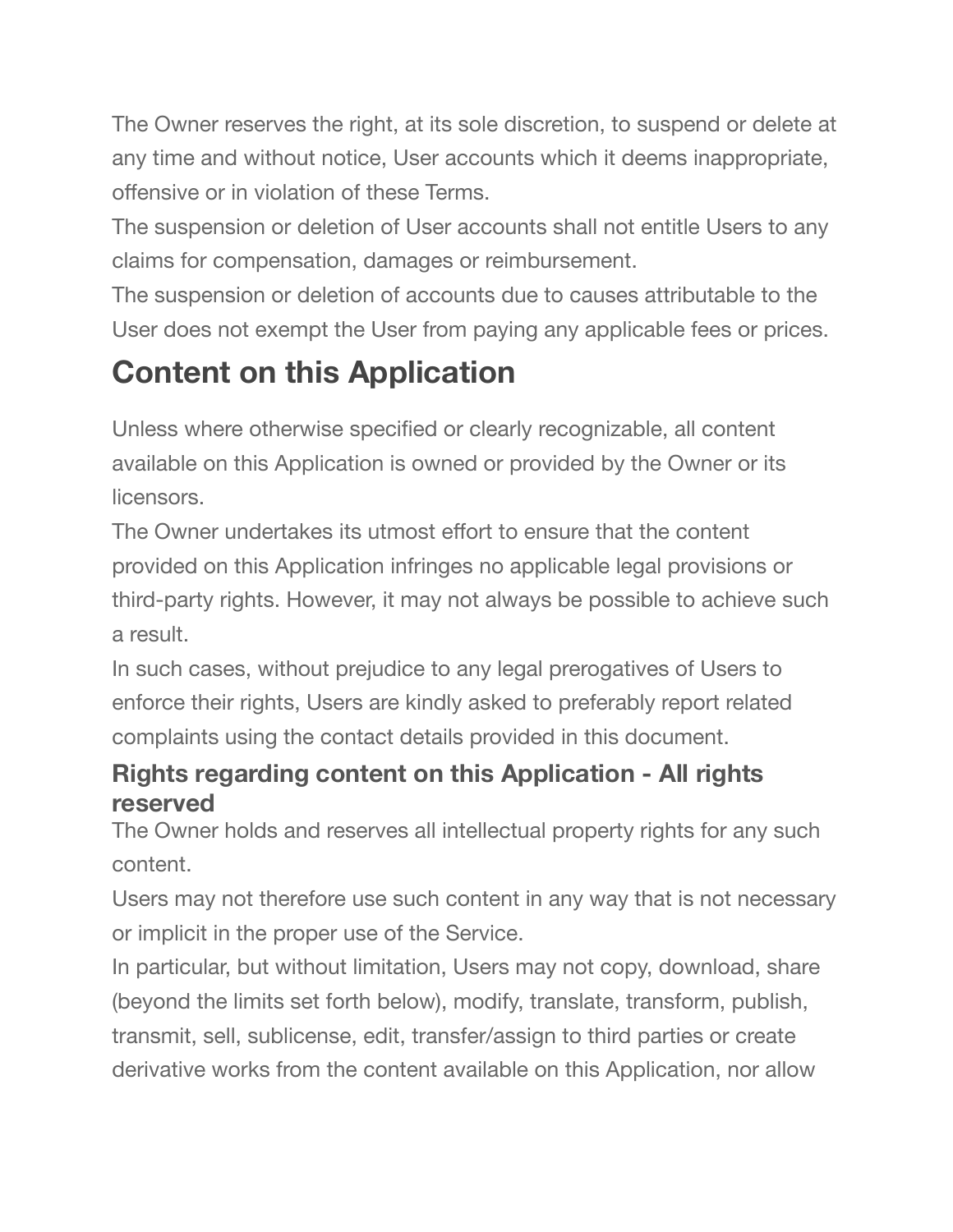any third party to do so through the User or their device, even without the User's knowledge.

Where explicitly stated on this Application, the User may download, copy and/or share some content available through this Application for its sole personal and non-commercial use and provided that the copyright attributions and all the other attributions requested by the Owner are correctly implemented.

Any applicable statutory limitation or exception to copyright shall stay unaffected.

#### **Removal of content from parts of this Application available through the App Store**

If the reported content is deemed objectionable, it will be removed within 24 hours and the User who provided the content will be barred from using the Service.

#### **Access to external resources**

Through this Application Users may have access to external resources provided by third parties. Users acknowledge and accept that the Owner has no control over such resources and is therefore not responsible for their content and availability.

Conditions applicable to any resources provided by third parties, including those applicable to any possible grant of rights in content, result from each such third parties' terms and conditions or, in the absence of those, applicable statutory law.

## **Acceptable use**

This Application and the Service may only be used within the scope of what they are provided for, under these Terms and applicable law.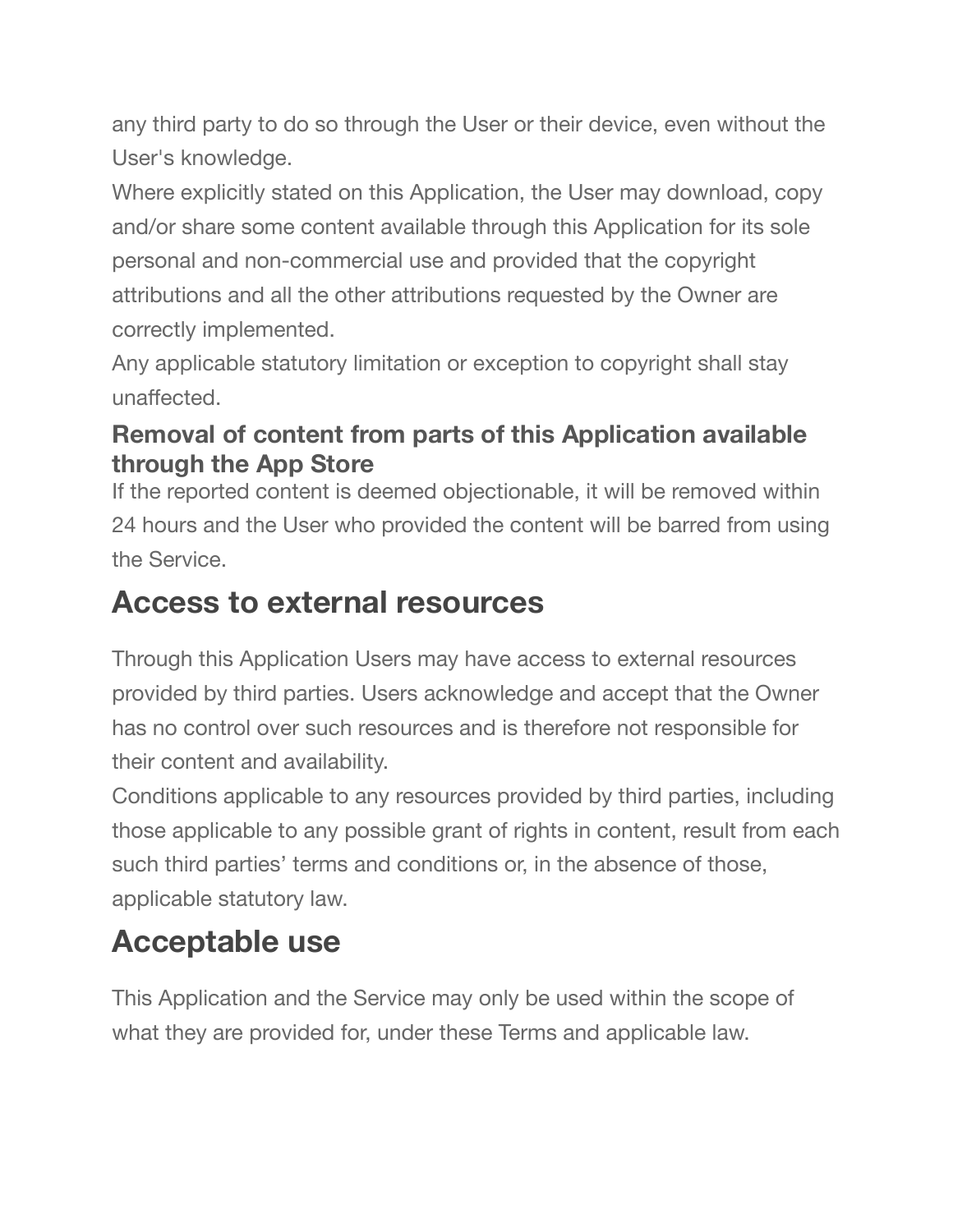Users are solely responsible for making sure that their use of this Application and/or the Service violates no applicable law, regulations or third-party rights.

Therefore, the Owner reserves the right to take any appropriate measure to protect its legitimate interests including by denying Users access to this Application or the Service, terminating contracts, reporting any misconduct performed through this Application or the Service to the competent authorities – such as judicial or administrative authorities whenever Users engage or are suspected to engage in any of the following activities:

- violate laws, regulations and/or these Terms;
- infringe any third-party rights;
- considerably impair the Owner's legitimate interests;
- offend the Owner or any third party.

## **"Tell-a-friend"**

This Application gives Users the opportunity to receive advantages if, as a result of their recommendation, any new User purchases a Product offered on this Application.

In order to take advantage of this offer, Users may invite others to purchase the Products on this Application by sending them a tell-a-friend code provided by the Owner. Such codes can only be redeemed once. If upon purchase of the Products on this Application any of the persons invited redeems a tell-a-friend code, the inviting User shall receive the advantage or benefit (such as: a price reduction, an additional service feature, an upgrade etc.) specified on this Application.

Tell-a-friend codes may be limited to specific Products among those offered on this Application.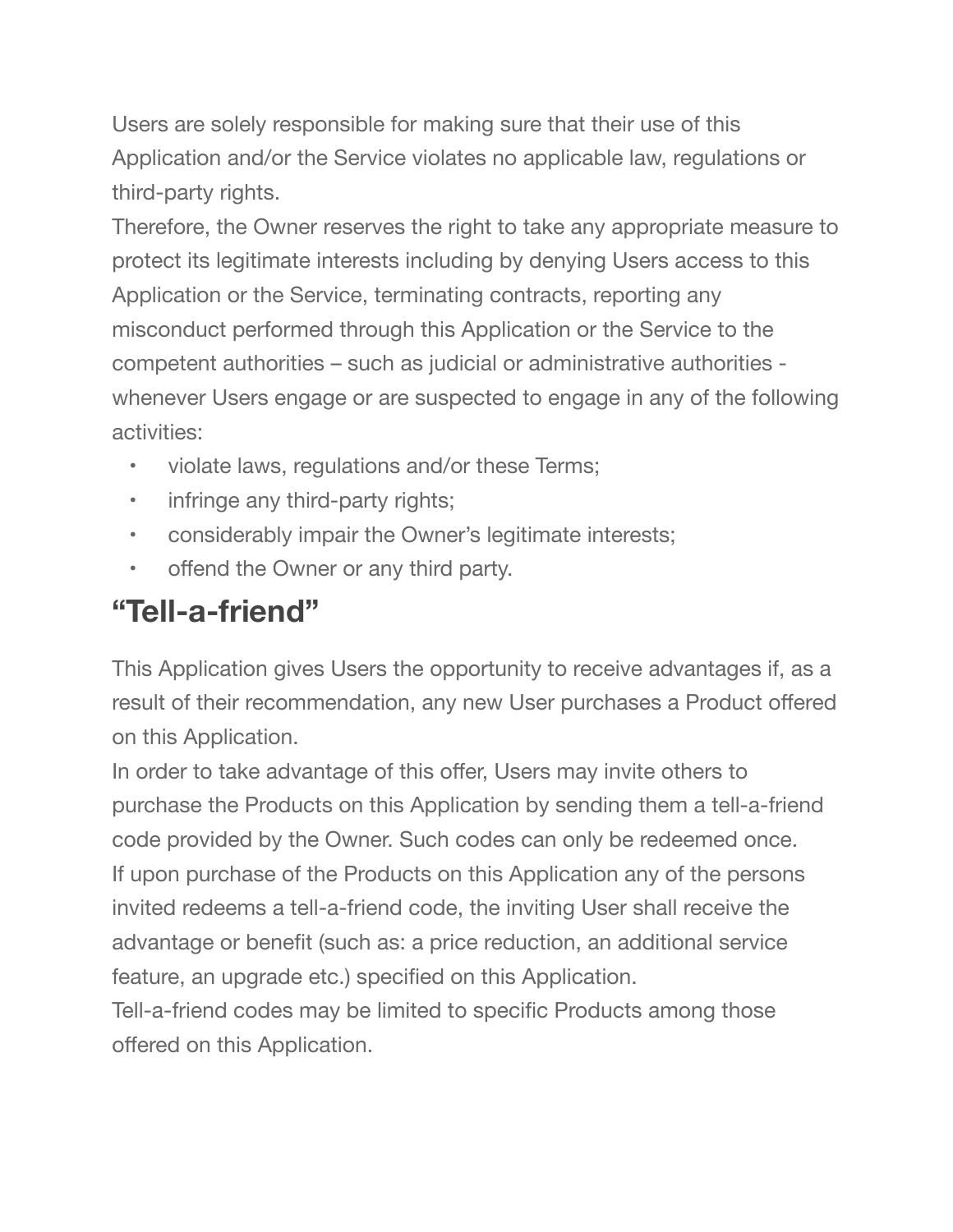The Owner reserves the right to end the offer at any time at its own discretion.

While no general limitation applies to the number of persons that can be invited, the amount of advantage or benefit that each inviting User can receive, may be limited.

# **TERMS AND CONDITIONS OF SALE**

## **Paid Products**

Some of the Products provided on this Application, as part of the Service, are provided on the basis of payment.

The fees, duration and conditions applicable to the purchase of such Products are described below and in the dedicated sections of this Application.

## **Product description**

Prices, descriptions or availability of Products are outlined in the respective sections of this Application and are subject to change without notice.

While Products on this Application are presented with the greatest accuracy technically possible, representation on this Application through any means (including, as the case may be, graphic material, images, colors, sounds) is for reference only and implies no warranty as to the characteristics of the purchased Product.

The characteristics of the chosen Product will be outlined during the purchasing process.

## **Purchasing process**

Any steps taken from choosing a Product to order submission form part of the purchasing process.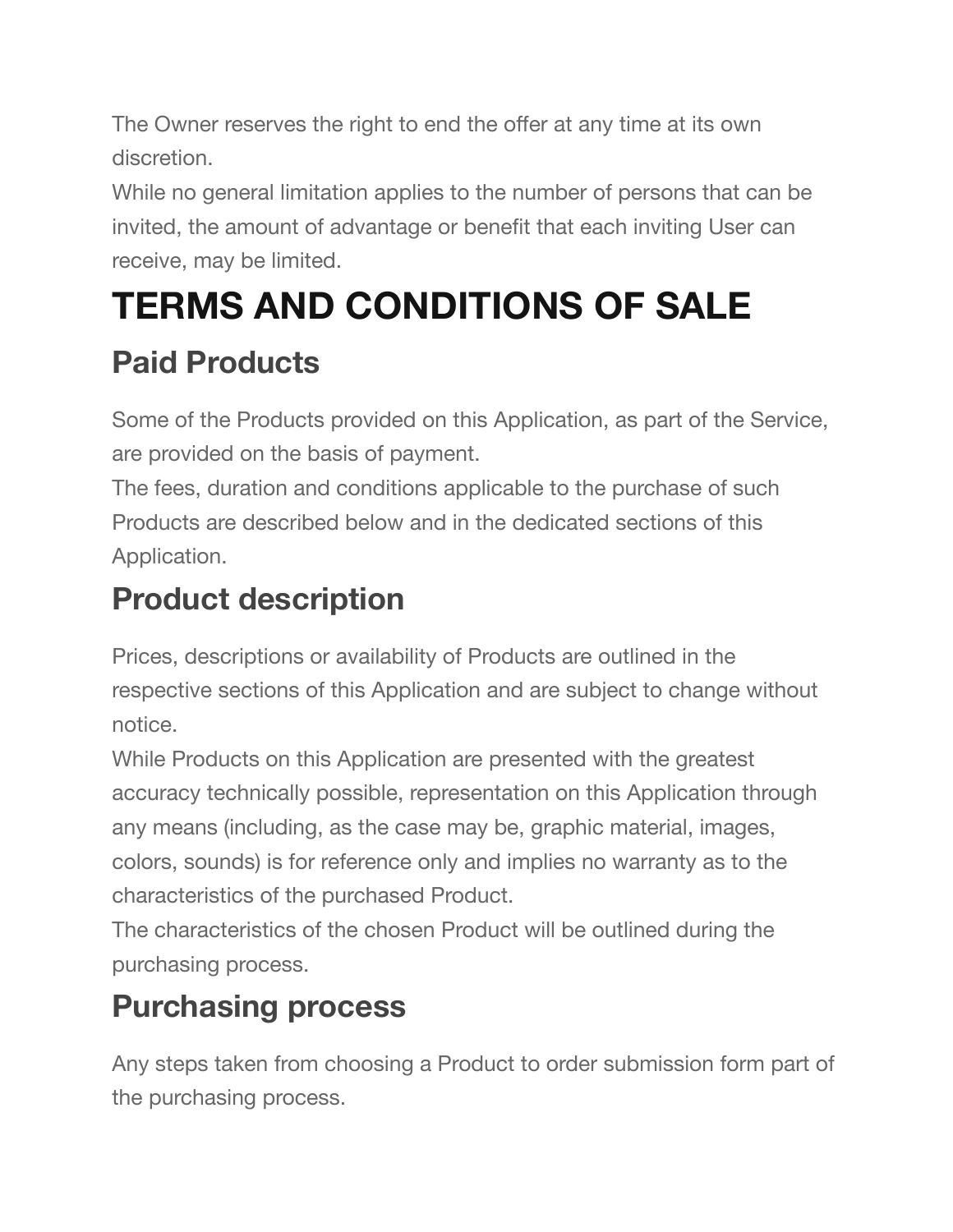The purchasing process includes these steps:

- Users must choose the desired Product and verify their purchase selection.
- After having reviewed the information displayed in the purchase selection, Users may place the order by submitting it.

## **Order submission**

When the User submits an order, the following applies:

- The submission of an order determines contract conclusion and therefore creates for the User the obligation to pay the price, taxes and possible further fees and expenses, as specified on the order page.
- In case the purchased Product requires active input from the User, such as the provision of personal information or data, specifications or special wishes, the order submission creates an obligation for the User to cooperate accordingly.
- Upon submission of the order, Users will receive a receipt confirming that the order has been received.

All notifications related to the described purchasing process shall be sent to the email address provided by the User for such purposes.

## **Prices**

Users are informed during the purchasing process and before order submission, about any fees, taxes and costs (including, if any, delivery costs) that they will be charged.

Prices on this Application are displayed:

either exclusive or inclusive of any applicable fees, taxes and costs, depending on the section the User is browsing.

## **Methods of payment**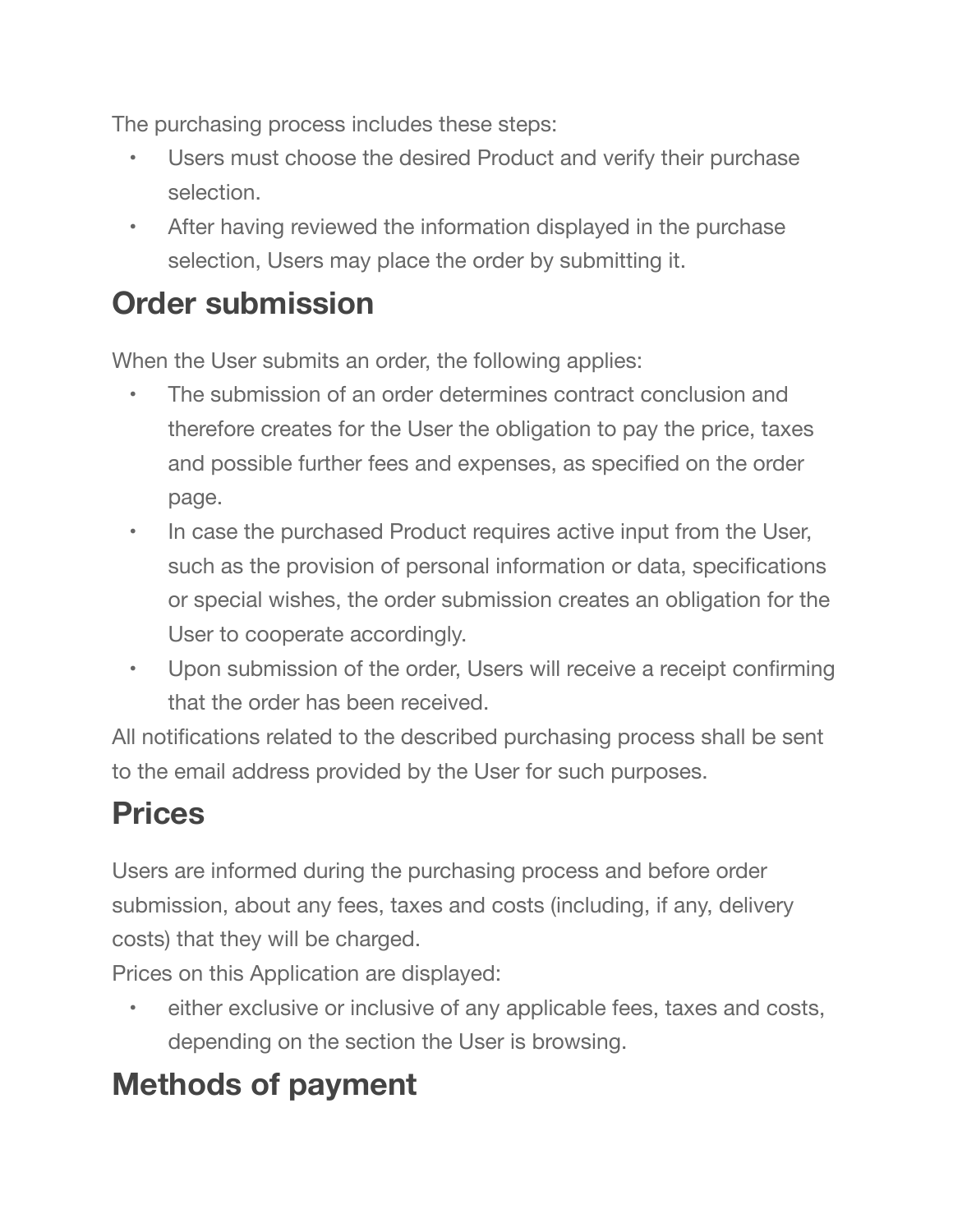Information related to accepted payment methods are made available during the purchasing process.

Some payment methods may only be available subject to additional conditions or fees. In such cases related information can be found in the dedicated section of this Application.

All payments are independently processed through third-party services. Therefore, this Application does not collect any payment information – such as credit card details – but only receives a notification once the payment has been successfully completed.

If payment through the available methods fail or is refused by the payment service provider, the Owner shall be under no obligation to fulfil the purchase order. Any possible costs or fees resulting from the failed or refused payment shall be borne by the User.

## **Virtual Currency for exclusive use inside this Application**

On this Application certain payments may be made using a Virtual Currency. Unless otherwise stated, such Virtual Currency is not tradable, exchangeable or redeemable against any traditional currency, any other open digital currency, goods or any other values.

By purchasing Virtual Currency, Users acknowledge and understand that it may only be used within this Application for the purposes expressly authorized by the Owner within the framework of its Services. Users also acknowledge and agree that they may not transfer, purchase, sell, or exchange such Virtual Currency outside of the Service.

Accordingly, Users may not sublicense, trade, sell or attempt to sell Virtual Currency for money, or exchange Virtual Currency for value of any kind outside of the dedicated offering provided by the Owner through this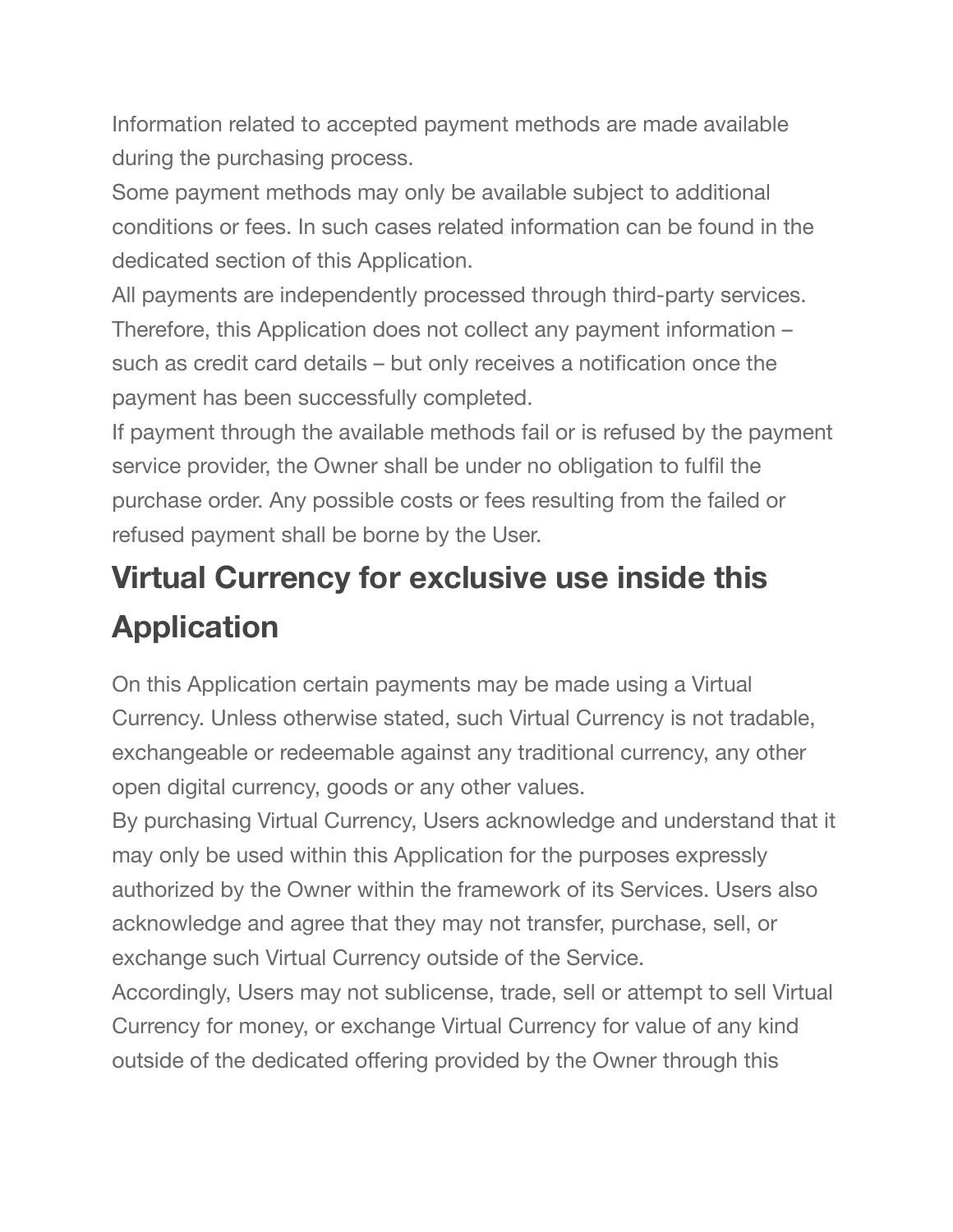Application. Any such prohibited use or transaction shall be considered null and void and could result in legal action being taken against the User. In case of contract or account termination for any cause attributable to the User, any and all unused Virtual Currency shall be forfeited and no refund shall be granted.

## **Authorization for future PayPal payment**

If Users authorize the PayPal feature which allows future purchases, this Application will store an identification code linked to the Users' PayPal account. This will authorize this Application to automatically process payments for future purchases or recurring installments of past purchases. This authorization can be revoked at any time, either by contacting the Owner or by changing the user settings offered by PayPal.

## **Purchase via app store**

This Application or specific Products available for sale on this Application must be purchased via a third-party app store. To access such purchases, Users must follow the instructions provided on the relevant online store (such as "Apple App Store" or "Google Play"), which may vary depending on the particular device in use.

Unless otherwise specified, purchases done via third-party online stores are also subject to such third-parties' terms and conditions, which, in case of any inconsistency or conflict, shall always prevail upon these Terms. Users purchasing through such third-party online stores must therefore read such terms and conditions of sale carefully and accept them.

## **Retention of Product ownership**

Until payment of the total purchase price is received by the Owner, any Products ordered shall not become the User's property.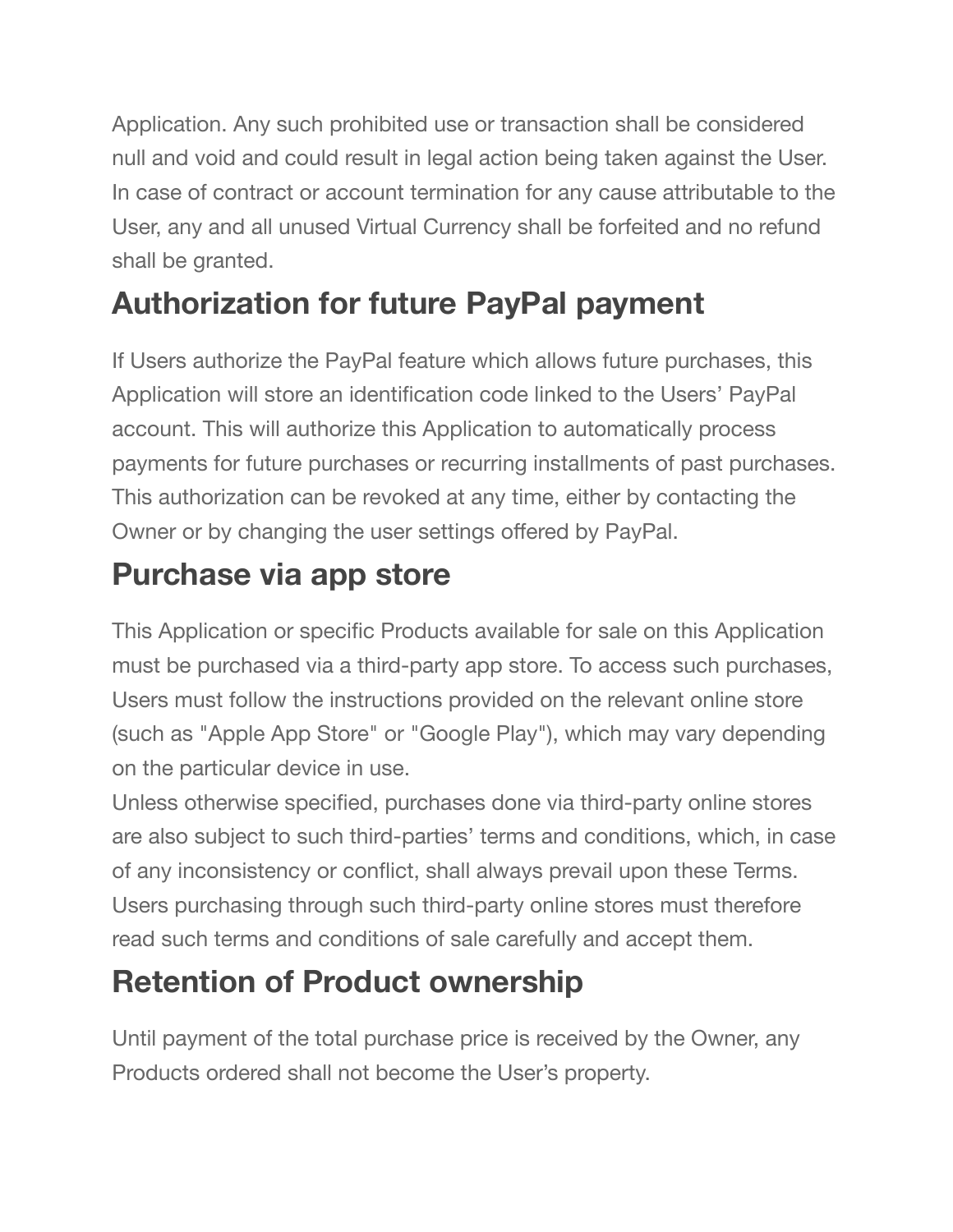## **Retention of usage rights**

Users do not acquire any rights to use the purchased Product until the total purchase price is received by the Owner.

## **Delivery**

#### **Delivery of digital content**

Unless otherwise stated, digital content purchased on this Application is delivered via download on the device(s) chosen by Users.

Users acknowledge and accept that in order to download and/or use the Product, the intended device(s) and its respective software (including operating systems) must be legal, commonly used, up-to-date, and consistent with current market-standards.

Users acknowledge and accept that the ability to download the purchased Product may be limited in time and space.

## **Contract duration**

#### **Subscriptions**

Subscriptions allow Users to receive a Product continuously or regularly over a determined period of time.

Paid subscriptions begin on the day the payment is received by the Owner. In order to maintain subscriptions, Users must pay the required recurring fee in a timely manner. Failure to do so may cause service interruptions.

#### **Fixed-term subscriptions**

Paid fixed-term subscriptions start on the day the payment is received by the Owner and last for the subscription period chosen by the User or otherwise specified during the purchasing process.

Once the subscription period expires, the Product shall no longer be accessible, unless the User renews the subscription by paying the relevant fee.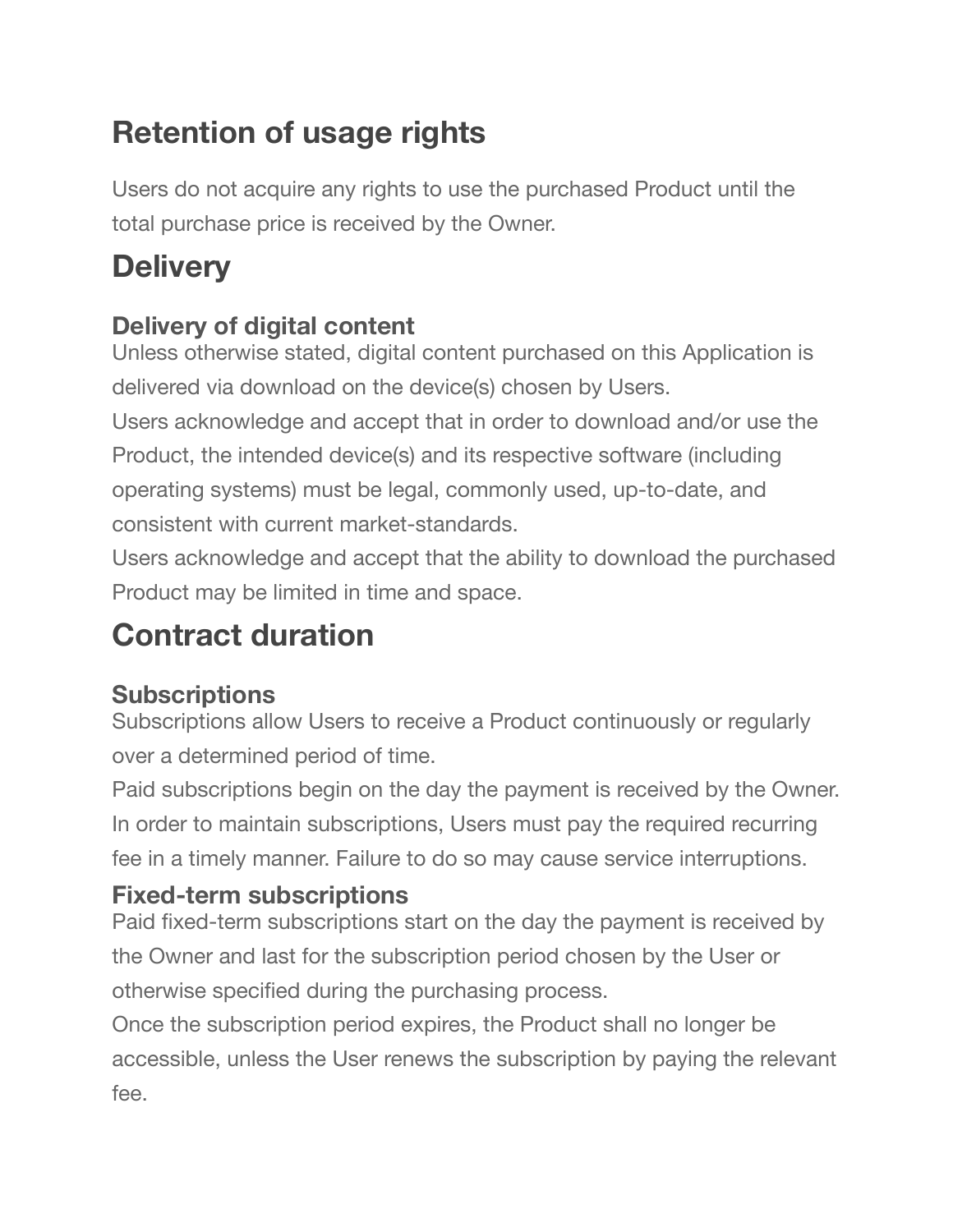Fixed-term subscriptions may not be terminated prematurely and shall run out upon expiration of the subscription term.

#### **Subscriptions handled via Apple ID**

Users may subscribe to a Product using the Apple ID associated with their Apple App Store account by using the relevant process on this Application. When doing so, Users acknowledge and accept that

- any payment due shall be charged to their Apple ID account;
- subscriptions are automatically renewed for the same duration unless the User cancels at least 24 hours before the current period expires;
- any and all fees or payments due for renewal will be charged within 24-hours before the end of the current period;
- subscriptions can be managed or cancelled in the Users' Apple App Store account settings.

The above shall prevail upon any conflicting or diverging provision of these Terms.

#### **Termination**

**Recurring subscriptions may be terminated at any time by sending a clear and unambiguous termination notice to the Owner using the contact details provided in this document, or — if applicable — by using the corresponding controls inside this Application.**

# **User rights**

## **Right of withdrawal**

Unless exceptions apply, the User may be eligible to withdraw from the contract within the period specified below (generally 14 days), for any reason and without justification. Users can learn more about the withdrawal conditions within this section.

#### **Who the right of withdrawal applies to**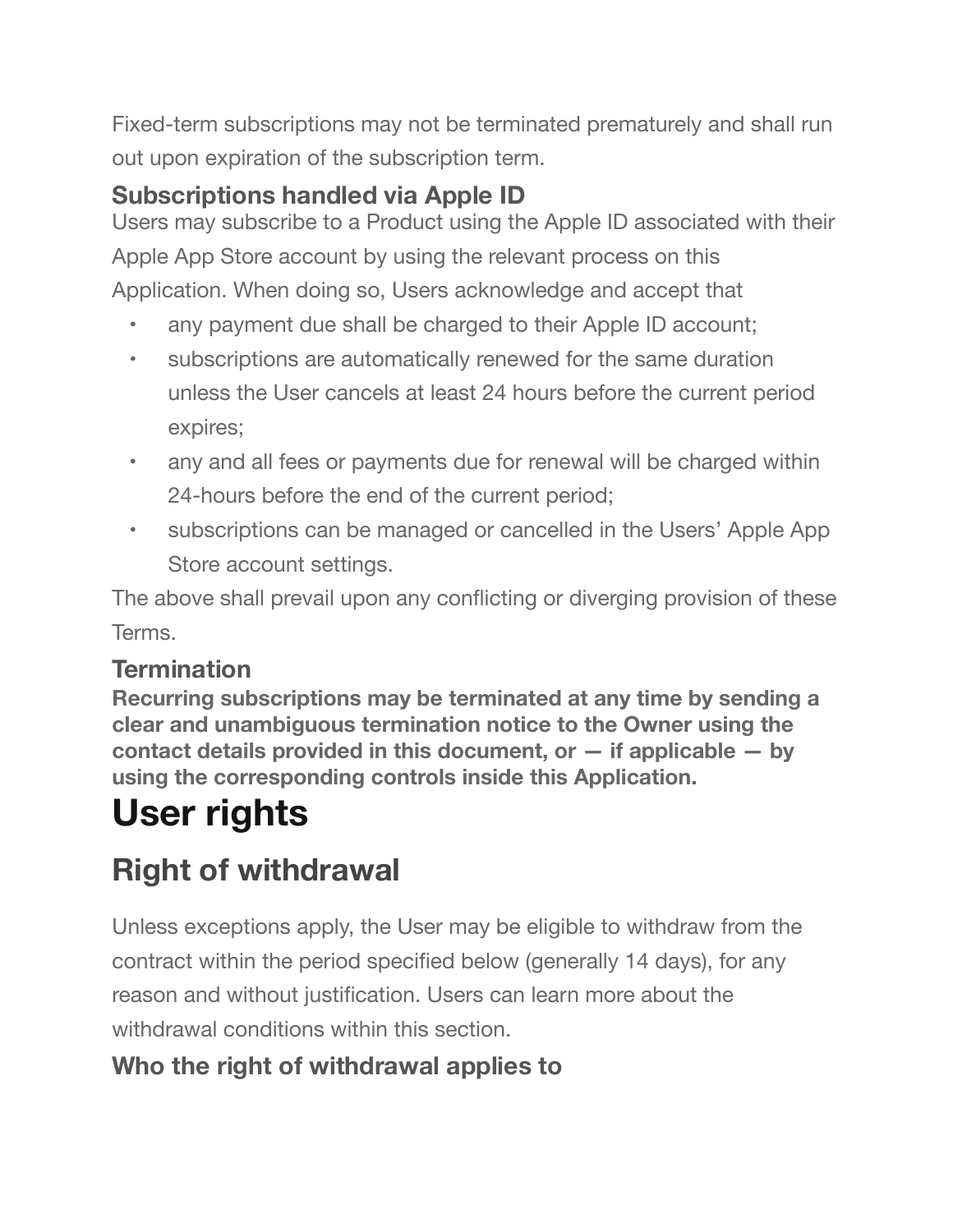Unless any applicable exception is mentioned below, Users who are European Consumers are granted a statutory cancellation right under EU rules, to withdraw from contracts entered into online (distance contracts) within the specified period applicable to their case, for any reason and without justification.

Users that do not fit this qualification, cannot benefit from the rights described in this section.

#### **Exercising the right of withdrawal**

To exercise their right of withdrawal, Users must send to the Owner an unequivocal statement of their intention to withdraw from the contract. To this end, Users may use the model withdrawal form available from within the "definitions" section of this document. Users are, however, free to express their intention to withdraw from the contract by making an unequivocal statement in any other suitable way. In order to meet the deadline within which they can exercise such right, Users must send the withdrawal notice before the withdrawal period expires.

When does the withdrawal period expire?

**• In case of purchase of a digital content not supplied in a tangible medium**, the withdrawal period expires 14 days after the day that the contract is entered into, unless the User has waived the withdrawal right.

#### **Effects of withdrawal**

Users who correctly withdraw from a contract will be reimbursed by the Owner for all payments made to the Owner, including, if any, those covering the costs of delivery.

However, any additional costs resulting from the choice of a particular delivery method other than the least expensive type of standard delivery offered by the Owner, will not be reimbursed.

Such reimbursement shall be made without undue delay and, in any event, no later than 14 days from the day on which the Owner is informed of the User's decision to withdraw from the contract. Unless otherwise agreed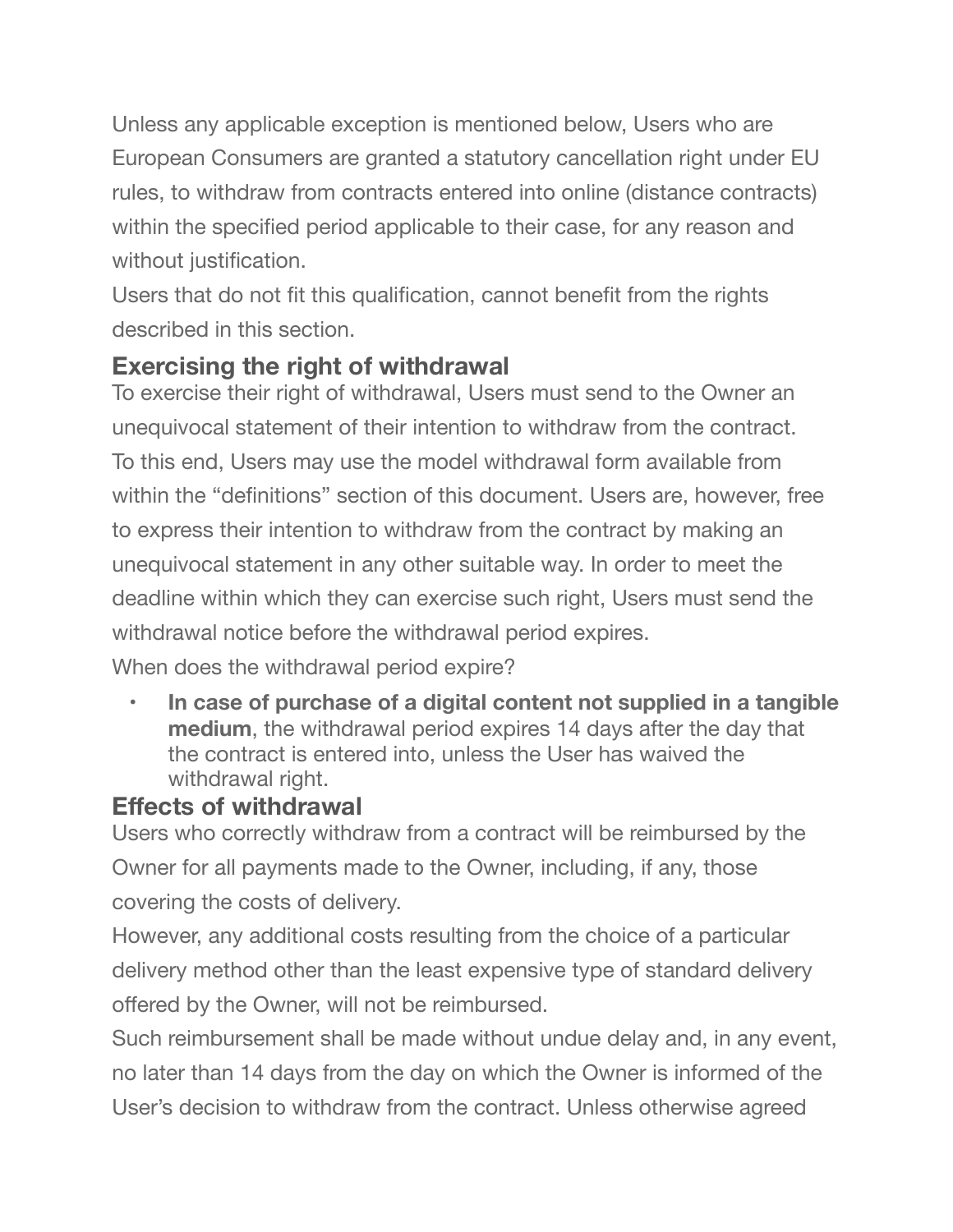with the User, reimbursements will be made using the same means of payment as used to process the initial transaction. In any event, the User shall not incur any costs or fees as a result of such reimbursement.

# **Liability and indemnification**

## **Australian Users**

#### **Limitation of liability**

Nothing in these Terms excludes, restricts or modifies any guarantee, condition, warranty, right or remedy which the User may have under the Competition and Consumer Act 2010 (Cth) or any similar State and Territory legislation and which cannot be excluded, restricted or modified (non-excludable right). To the fullest extent permitted by law, our liability to the User, including liability for a breach of a non-excludable right and liability which is not otherwise excluded under these Terms of Use, is limited, at the Owner's sole discretion, to the re-performance of the services or the payment of the cost of having the services supplied again.

## **US Users**

#### **Disclaimer of Warranties**

**This Application is provided strictly on an "as is" and "as available" basis. Use of the Service is at Users' own risk. To the maximum extent permitted by applicable law, the Owner expressly disclaims all conditions, representations, and warranties — whether express, implied, statutory or otherwise, including, but not limited to, any implied warranty of merchantability, fitness for a particular purpose, or non-infringement of third-party rights. No advice or information, whether oral or written, obtained by user from owner or through the Service will create any warranty not expressly stated herein. Without limiting the foregoing, the Owner, its subsidiaries, affiliates, licensors, officers, directors, agents, co-branders, partners, suppliers and employees do not warrant that the content is accurate, reliable or correct; that the Service will meet Users' requirements; that the**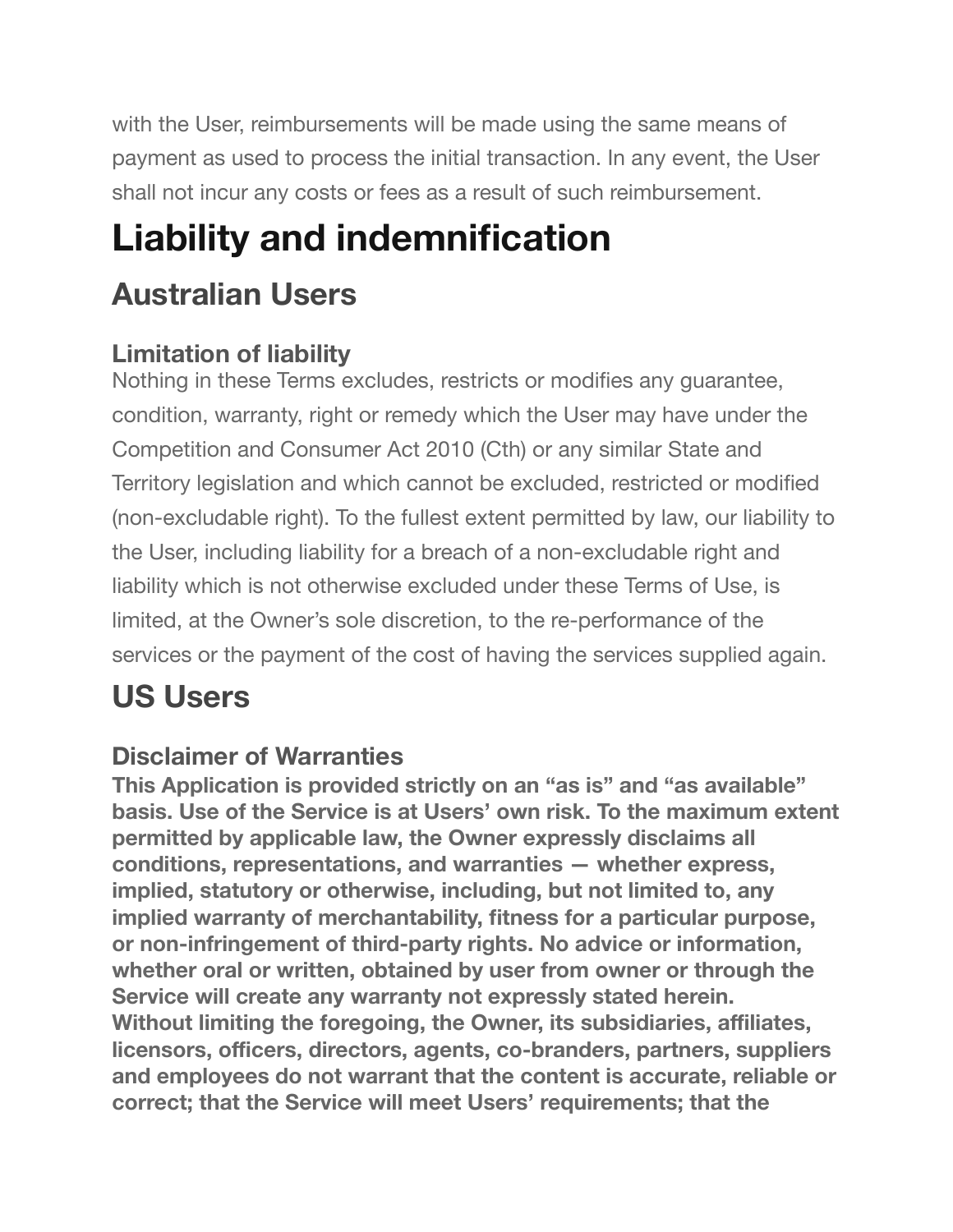**Service will be available at any particular time or location, uninterrupted or secure; that any defects or errors will be corrected; or that the Service is free of viruses or other harmful components. Any content downloaded or otherwise obtained through the use of the Service is downloaded at users own risk and users shall be solely responsible for any damage to Users' computer system or mobile device or loss of data that results from such download or Users' use of the Service.**

**The Owner does not warrant, endorse, guarantee, or assume responsibility for any product or service advertised or offered by a third party through the Service or any hyperlinked website or service, and the Owner shall not be a party to or in any way monitor any transaction between Users and third-party providers of products or services.**

**The Service may become inaccessible or it may not function properly with Users' web browser, mobile device, and/or operating system. The owner cannot be held liable for any perceived or actual damages arising from Service content, operation, or use of this Service. Federal law, some states, and other jurisdictions, do not allow the exclusion and limitations of certain implied warranties. The above exclusions may not apply to Users. This Agreement gives Users specific legal rights, and Users may also have other rights which vary from state to state. The disclaimers and exclusions under this agreement shall not apply to the extent prohibited by applicable law. Limitations of liability** 

**To the maximum extent permitted by applicable law, in no event shall the Owner, and its subsidiaries, affiliates, officers, directors, agents, co-branders, partners, suppliers and employees be liable for**

- **• any indirect, punitive, incidental, special, consequential or exemplary damages, including without limitation damages for loss of profits, goodwill, use, data or other intangible losses, arising out of or relating to the use of, or inability to use, the Service; and**
- **• any damage, loss or injury resulting from hacking, tampering or other unauthorized access or use of the Service or User account or the information contained therein;**
- **• any errors, mistakes, or inaccuracies of content;**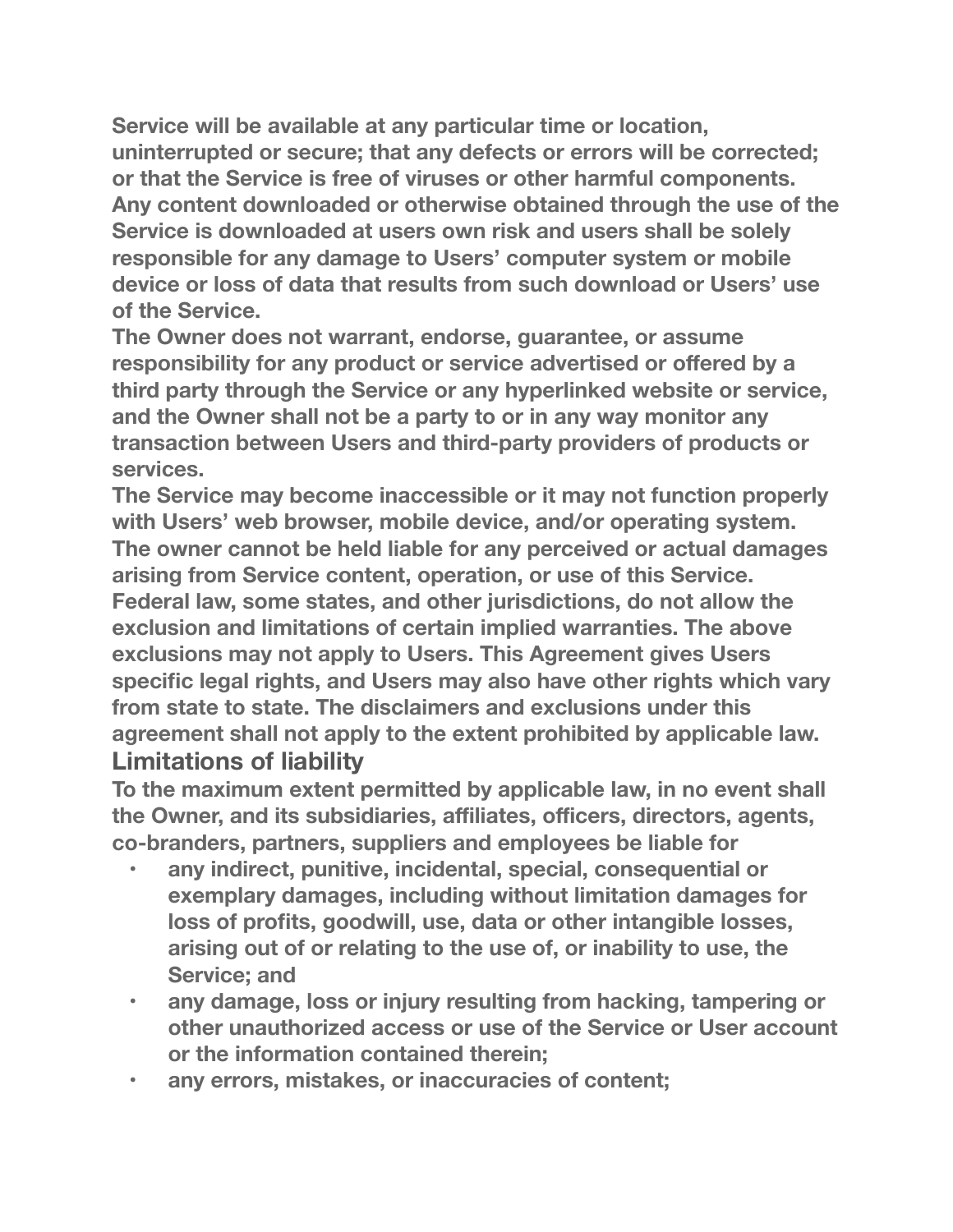- **• personal injury or property damage, of any nature whatsoever, resulting from User access to or use of the Service;**
- **• any unauthorized access to or use of the Owner's secure servers and/or any and all personal information stored therein;**
- **• any interruption or cessation of transmission to or from the Service;**
- **• any bugs, viruses, trojan horses, or the like that may be transmitted to or through the Service;**
- **• any errors or omissions in any content or for any loss or damage incurred as a result of the use of any content posted, emailed, transmitted, or otherwise made available through the Service; and/or**
- **•** the defamatory, offensive, or illegal conduct of any User or third **party. In no event shall the Owner, and its subsidiaries, affiliates, officers, directors, agents, co-branders, partners, suppliers and employees be liable for any claims, proceedings, liabilities, obligations, damages, losses or costs in an amount exceeding the amount paid by User to the Owner hereunder in the preceding 12 months, or the period of duration of this agreement between the Owner and User, whichever is shorter.**

**This limitation of liability section shall apply to the fullest extent permitted by law in the applicable jurisdiction whether the alleged liability is based on contract, tort, negligence, strict liability, or any other basis, even if company has been advised of the possibility of such damage.**

**Some jurisdictions do not allow the exclusion or limitation of incidental or consequential damages, therefore the above limitations or exclusions may not apply to User. The terms give User specific legal rights, and User may also have other rights which vary from jurisdiction to jurisdiction. The disclaimers, exclusions, and limitations of liability under the terms shall not apply to the extent prohibited by applicable law.**

#### **Indemnification**

**The User agrees to defend, indemnify and hold the Owner and its subsidiaries, affiliates, officers, directors, agents, co-branders, partners, suppliers and employees harmless from and against any and all claims or demands, damages, obligations, losses, liabilities,**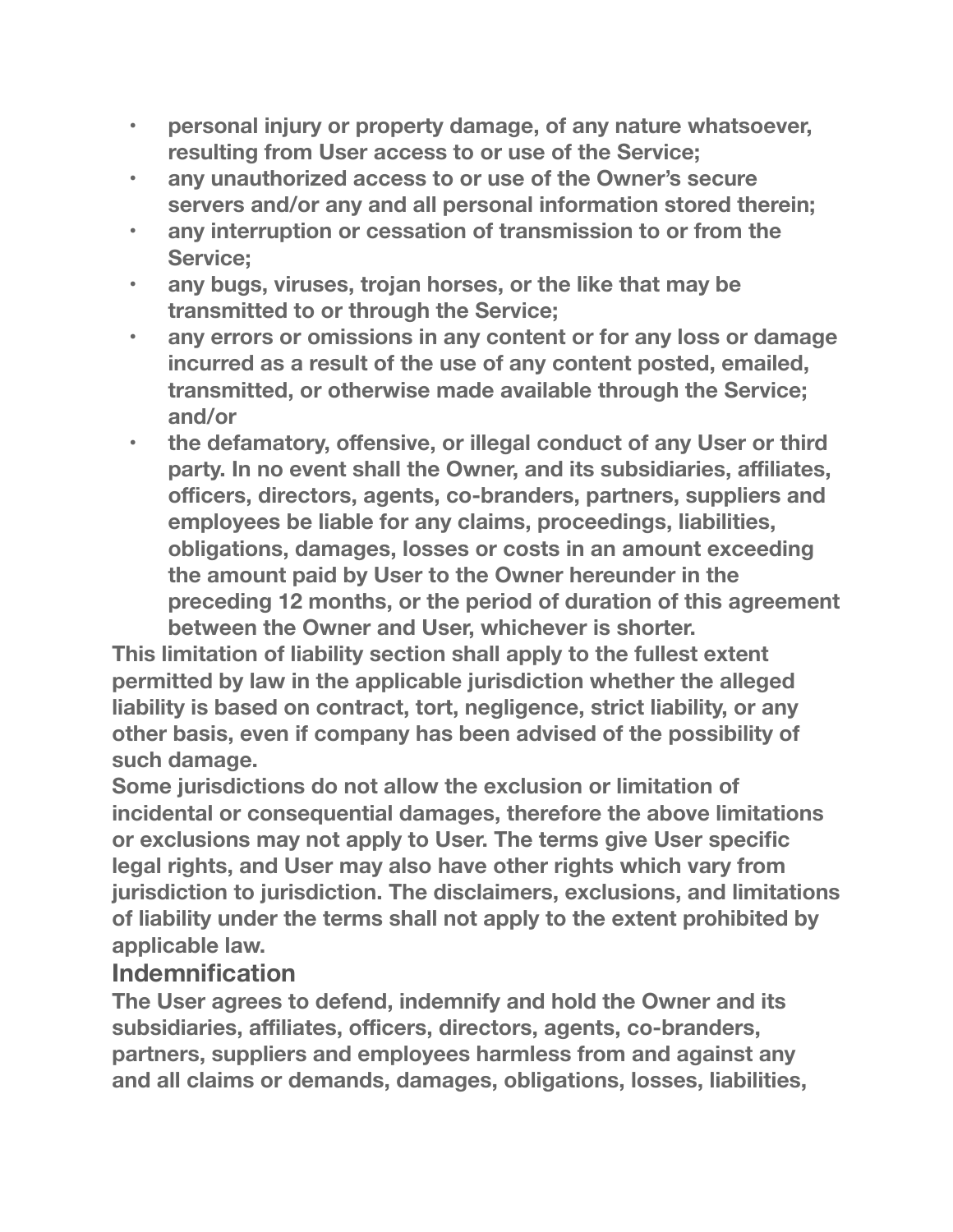**costs or debt, and expenses, including, but not limited to, legal fees and expenses, arising from**

- **• User's use of and access to the Service, including any data or content transmitted or received by User;**
- **• User's violation of these terms, including, but not limited to, User's breach of any of the representations and warranties set forth in these terms;**
- **• User's violation of any third-party rights, including, but not limited to, any right of privacy or intellectual property rights;**
- **• User's violation of any statutory law, rule, or regulation;**
- **• any content that is submitted from User's account, including third party access with User's unique username, password or other security measure, if applicable, including, but not limited to, misleading, false, or inaccurate information;**
- **• User's wilful misconduct; or**
- **• statutory provision by User or its affiliates, officers, directors, agents, co-branders, partners, suppliers and employees to the extent allowed by applicable law.**

# **Common provisions**

## **No Waiver**

The Owner's failure to assert any right or provision under these Terms shall not constitute a waiver of any such right or provision. No waiver shall be considered a further or continuing waiver of such term or any other term.

## **Service interruption**

To ensure the best possible service level, the Owner reserves the right to interrupt the Service for maintenance, system updates or any other changes, informing the Users appropriately.

Within the limits of law, the Owner may also decide to suspend or terminate the Service altogether. If the Service is terminated, the Owner will cooperate with Users to enable them to withdraw Personal Data or information in accordance with applicable law.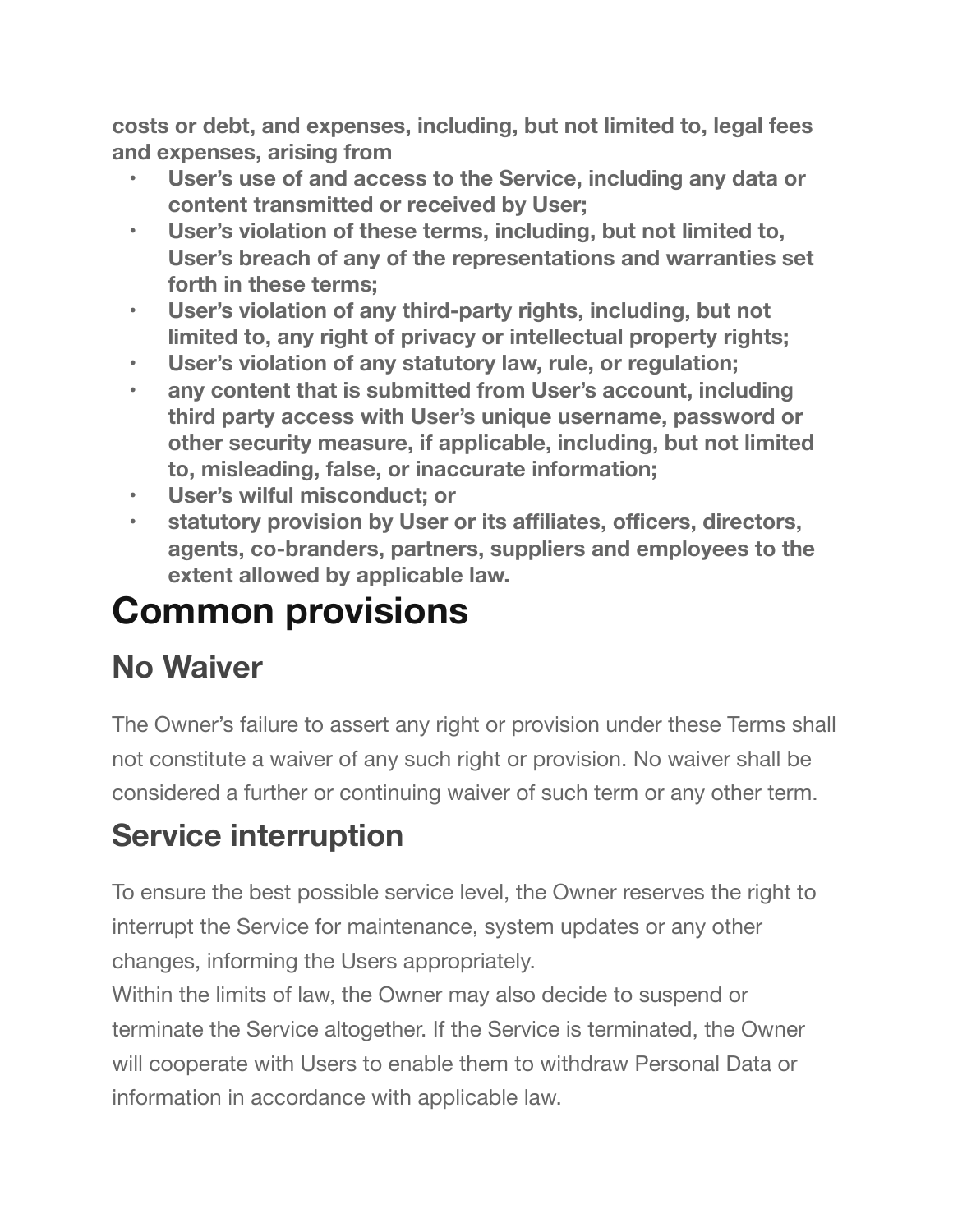Additionally, the Service might not be available due to reasons outside the Owner's reasonable control, such as "force majeure" (eg. labor actions, infrastructural breakdowns or blackouts etc).

## **Service reselling**

Users may not reproduce, duplicate, copy, sell, resell or exploit any portion of this Application and of its Service without the Owner's express prior written permission, granted either directly or through a legitimate reselling programme.

## **Privacy policy**

To learn more about the use of their Personal Data, Users may refer to the privacy policy of this Application.

## **Intellectual property rights**

Without prejudice to any more specific provision of these Terms, any intellectual property rights, such as copyrights, trademark rights, patent rights and design rights related to this Application are the exclusive property of the Owner or its licensors and are subject to the protection granted by applicable laws or international treaties relating to intellectual property.

All trademarks — nominal or figurative — and all other marks, trade names, service marks, word marks, illustrations, images, or logos appearing in connection with this Application are, and remain, the exclusive property of the Owner or its licensors and are subject to the protection granted by applicable laws or international treaties related to intellectual property.

## **Changes to these Terms**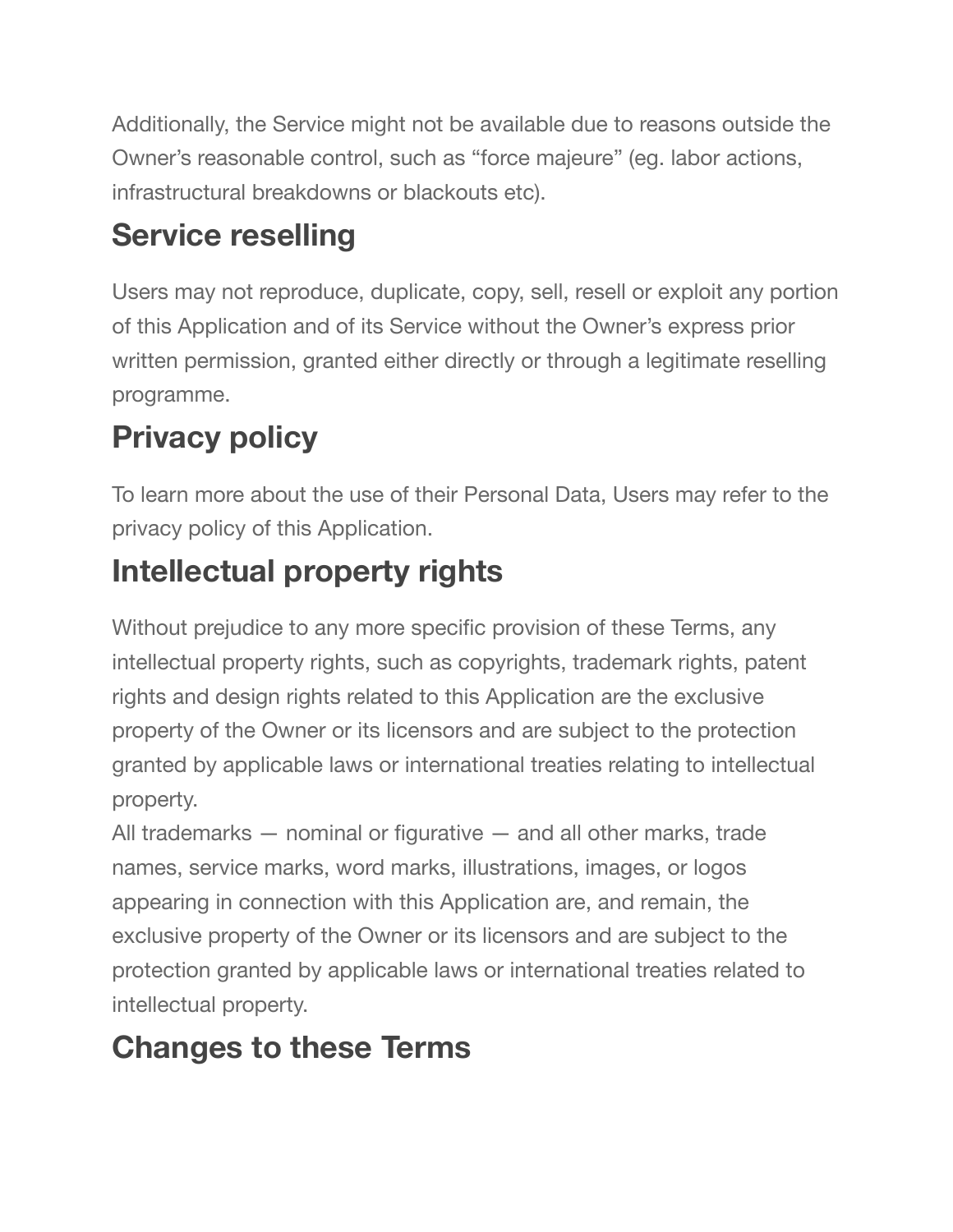The Owner reserves the right to amend or otherwise modify these Terms at any time. In such cases, the Owner will appropriately inform the User of these changes.

Such changes will only affect the relationship with the User for the future. The continued use of the Service will signify the User's acceptance of the revised Terms. If Users do not wish to be bound by the changes, they must stop using the Service. Failure to accept the revised Terms, may entitle either party to terminate the Agreement.

The applicable previous version will govern the relationship prior to the User's acceptance. The User can obtain any previous version from the Owner.

If required by applicable law, the Owner will specify the date by which the modified Terms will enter into force.

## **Assignment of contract**

The Owner reserves the right to transfer, assign, dispose of by novation, or subcontract any or all rights or obligations under these Terms, taking the User's legitimate interests into account. Provisions regarding changes of these Terms will apply accordingly.

Users may not assign or transfer their rights or obligations under these Terms in any way, without the written permission of the Owner.

## **Contacts**

All communications relating to the use of this Application must be sent using the contact information stated in this document.

## **Severability**

Should any provision of these Terms be deemed or become invalid or unenforceable under applicable law, the invalidity or unenforceability of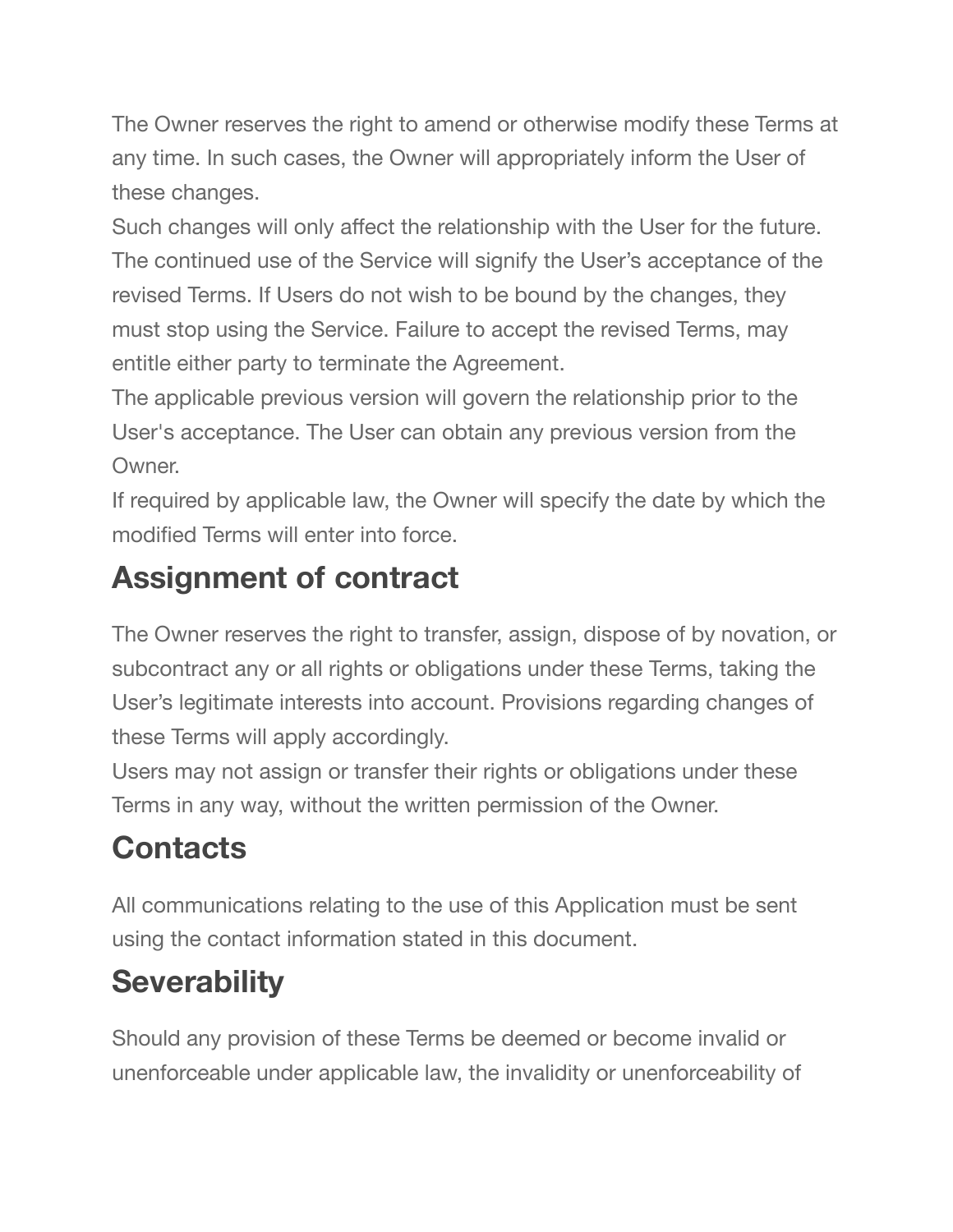such provision shall not affect the validity of the remaining provisions, which shall remain in full force and effect.

#### **US Users**

Any such invalid or unenforceable provision will be interpreted, construed and reformed to the extent reasonably required to render it valid, enforceable and consistent with its original intent. These Terms constitute the entire Agreement between Users and the Owner with respect to the subject matter hereof, and supersede all other communications, including but not limited to all prior agreements, between the parties with respect to such subject matter. These Terms will be enforced to the fullest extent permitted by law.

#### **EU Users**

Should any provision of these Terms be or be deemed void, invalid or unenforceable, the parties shall do their best to find, in an amicable way, an agreement on valid and enforceable provisions thereby substituting the void, invalid or unenforceable parts.

In case of failure to do so, the void, invalid or unenforceable provisions shall be replaced by the applicable statutory provisions, if so permitted or stated under the applicable law.

Without prejudice to the above, the nullity, invalidity or the impossibility to enforce a particular provision of these Terms shall not nullify the entire Agreement, unless the severed provisions are essential to the Agreement, or of such importance that the parties would not have entered into the contract if they had known that the provision would not be valid, or in cases where the remaining provisions would translate into an unacceptable hardship on any of the parties.

## **Governing law**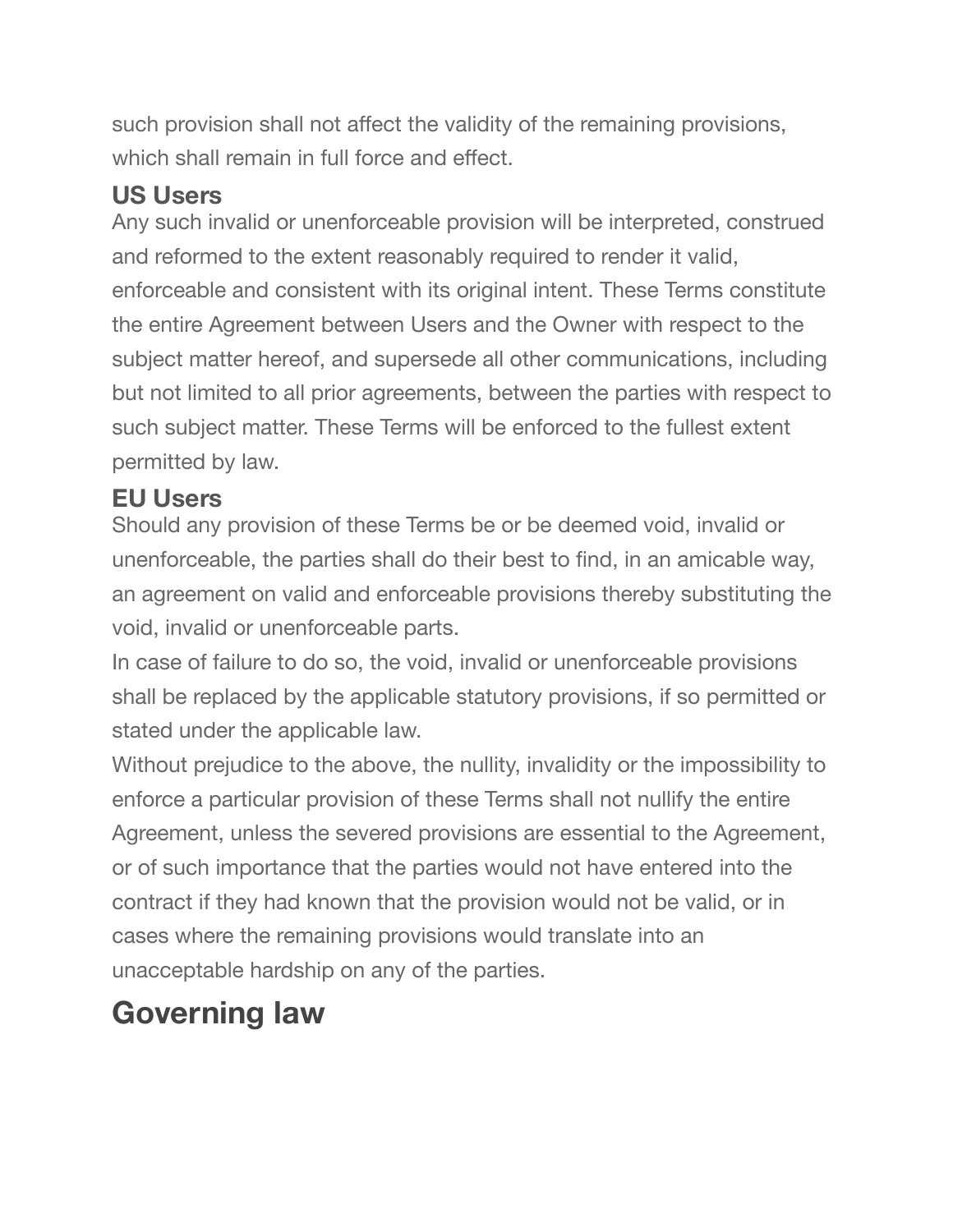These Terms are governed by the law of the place where the Owner is based, as disclosed in the relevant section of this document, without regard to conflict of laws principles.

#### **Exception for European Consumers**

However, regardless of the above, if the User qualifies as a European Consumer and has their habitual residence in a country where the law provides for a higher consumer protection standard, such higher standards shall prevail.

## **Venue of jurisdiction**

The exclusive competence to decide on any controversy resulting from or connected to these Terms lies with the courts of the place where the Owner is based, as displayed in the relevant section of this document.

#### **Exception for European Consumers**

The above does not apply to any Users that qualify as European Consumers, nor to Consumers based in Switzerland, Norway or Iceland.

# **Dispute resolution**

## **Amicable dispute resolution**

Users may bring any disputes to the Owner who will try to resolve them amicably.

While Users' right to take legal action shall always remain unaffected, in the event of any controversy regarding the use of this Application or the Service, Users are kindly asked to contact the Owner at the contact details provided in this document.

The User may submit the complaint including a brief description and if applicable, the details of the related order, purchase, or account, to the Owner's email address specified in this document.